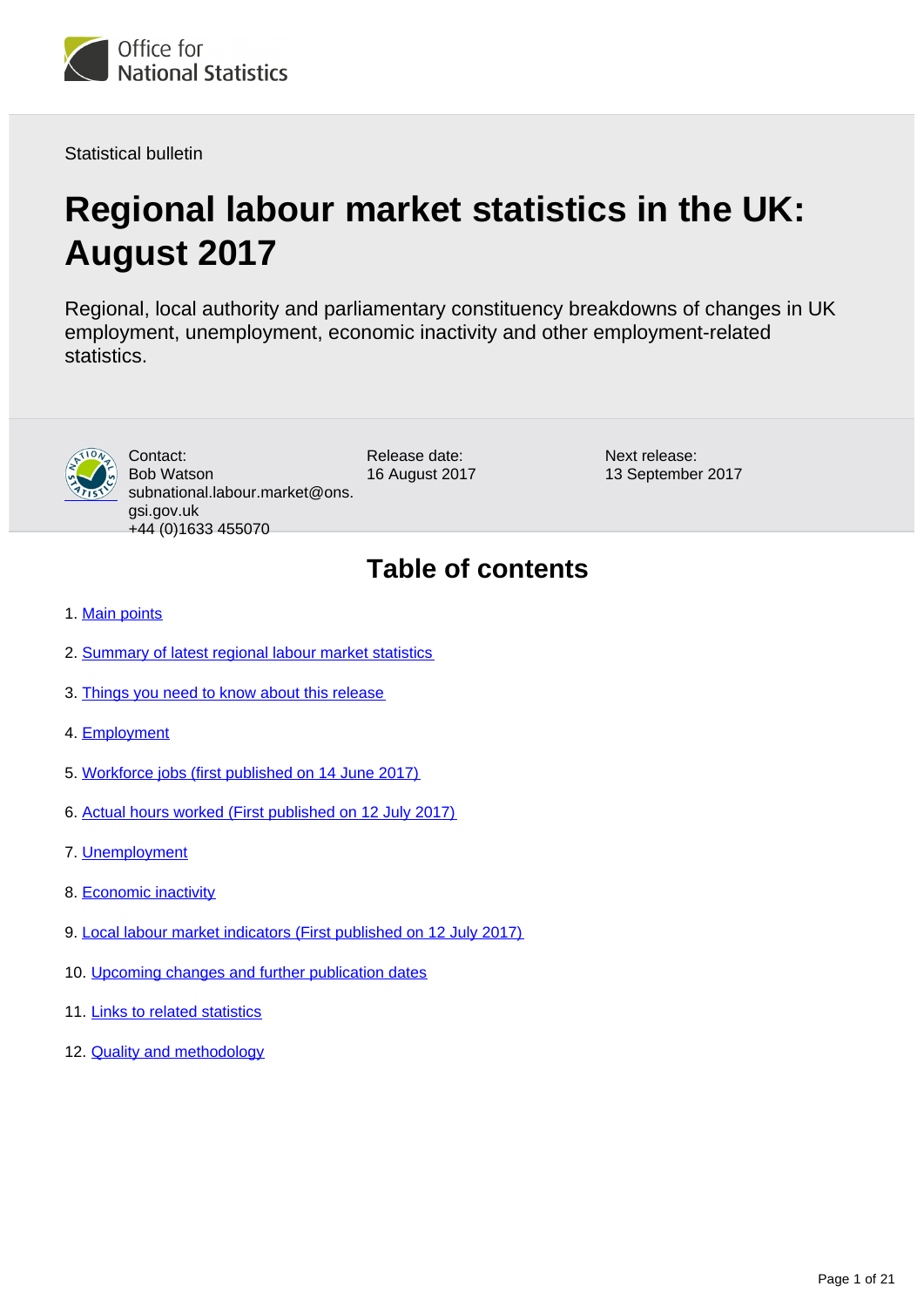## <span id="page-1-0"></span>**1 . Main points**

- For the 3 months ending June 2017, the highest employment rate in the UK was in the South East (79.1%) and the lowest was in Northern Ireland (69.2%).
- For the 3 months ending June 2017, the highest unemployment rate in the UK was in the North East (6.0%) and the lowest was in the South East (3.2%).
- For the 3 months ending June 2017, the highest economic inactivity rate in the UK was in Northern Ireland (26.9%) and the lowest was in the South East (18.2%).
- **Between December 2016 and March 2017, the largest increase in workforce jobs in the UK was in the** West Midlands, at 65,000, whilst the largest decrease was in the East of England at 36,000.
- In March 2017, the region with the highest proportion of workforce jobs in the service sector was London at 91.9%, which had decreased by 0.4 percentage points since December 2016, whilst the East Midlands had the highest proportion of jobs in the production sector at 13.9%.
- The highest average actual weekly hours worked, for the 12 months ending March 2017, was in London at 33.9 hours and the lowest was in both Yorkshire and The Humber and the North East, at 31.4 hours; for full-time workers, it was highest in London at 38.6 hours and for part-time workers it was highest in Northern Ireland at 17.0 hours.

## <span id="page-1-1"></span>**2 . Summary of latest regional labour market statistics**

Table 1 shows the latest estimates for employment, unemployment and economic inactivity for April to June 2017 and a comparison with the previous quarter (January to March 2017). Comparing non-overlapping periods (April to June 2017 with January to March 2017) provides a more robust short-term comparison.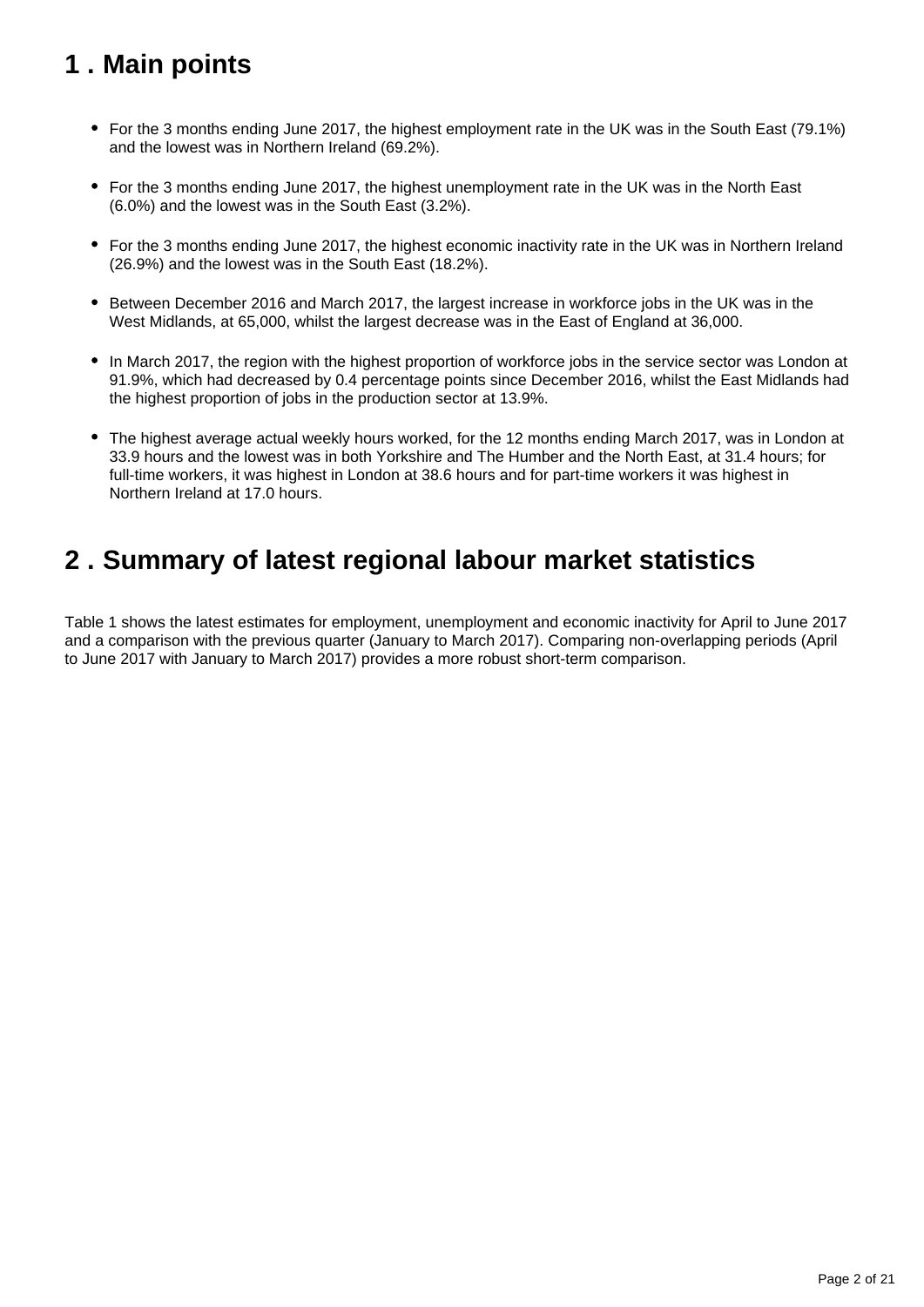#### **Table 1: Summary of latest headline estimates for regions of the UK, seasonally adjusted, April to June 2017**

UK regions

|                             | Employment<br>rate <sup>1</sup> (%)<br>aged 16 to<br>64 |        | to Mar 2017 $rate2$ (%) aged<br>16 and over | Change on Jan Unemployment Change on Jan<br>to Mar 2017 | rate $3(%)$<br>aged 16<br>to $64$ | Inactivity Change on Jan<br>to Mar 2017 |
|-----------------------------|---------------------------------------------------------|--------|---------------------------------------------|---------------------------------------------------------|-----------------------------------|-----------------------------------------|
| United Kingdom              | 75.1                                                    | 0.3    | 4.4                                         | $-0.2$                                                  | 21.3                              | $-0.2$                                  |
| <b>Great Britain</b>        | 75.3                                                    | 0.3    | 4.4                                         | $-0.2$                                                  | 21.1                              | $-0.2$                                  |
| England                     | 75.5                                                    | 0.3    | 4.4                                         | $-0.1$                                                  | 20.9                              | $-0.2$                                  |
| North East                  | 72.5                                                    | 0.9    | 6.0                                         | 0.1                                                     | 22.8                              | $-1.0$                                  |
| North West                  | 74.4                                                    | 0.4    | 4.1                                         | $-0.2$                                                  | 22.4                              | $-0.2$                                  |
| Yorkshire and<br>The Humber | 73.5                                                    | $-0.4$ | 4.8                                         | $-0.1$                                                  | 22.8                              | 0.6                                     |
| <b>East Midlands</b>        | 74.1                                                    | $-1.5$ | 4.0                                         | 0.1                                                     | 22.8                              | 1.5                                     |
| <b>West Midlands</b>        | 72.3                                                    | 0.9    | 5.8                                         | 0.0                                                     | 23.2                              | $-1.0$                                  |
| East                        | 77.4                                                    | $-0.1$ | 4.1                                         | 0.2                                                     | 19.2                              | 0.0                                     |
| London                      | 74.4                                                    | 1.1    | 5.5                                         | $-0.6$                                                  | 21.2                              | $-0.7$                                  |
| South East                  | 79.1                                                    | 0.7    | 3.2                                         | $-0.2$                                                  | 18.2                              | $-0.5$                                  |
| South West                  | 78.7                                                    | 0.0    | 3.5                                         | 0.0                                                     | 18.3                              | 0.1                                     |
| Wales                       | 72.7                                                    | $-1.0$ | 4.5                                         | $-0.3$                                                  | 23.8                              | 1.4                                     |
| Scotland                    | 75.2                                                    | 1.1    | 3.9                                         | $-0.5$                                                  | 21.8                              | $-0.7$                                  |
| Northern Ireland            | 69.2                                                    | 0.8    | 5.3                                         | 0.0                                                     | 26.9                              | $-0.8$                                  |

Source: Office for National Statistics

Notes:

1. Calculation of headline employment rate: Number of employed people aged from 16 to 64 divided by the population aged from 16 to 64. Population is the sum of employed plus unemployed plus inactive.

2. Calculation of headline unemployment rate: Number of unemployed people aged 16 and over divided by the sum of employed people aged 16 and over plus unemployed people aged 16 and over.

3. Calculation of headline economic inactivity rate: Number of economically inactive people aged from 16 to 64 divided by the population aged from 16 to 64. Population is the sum of employed plus unemployed plus inactive.

## <span id="page-2-0"></span>**3 . Things you need to know about this release**

This bulletin shows the latest main labour market statistics for the regions and countries of the UK, along with statistics for local authorities, travel-to-work areas and parliamentary constituencies.

Data for [Northern](https://www.nisra.gov.uk/statistics/labour-market-and-social-welfare/labour-force-survey) Ireland, although included in this bulletin, are available separately, in full, in the Northern [Ireland Labour Market Report](https://www.nisra.gov.uk/statistics/labour-market-and-social-welfare/labour-force-survey) on the Northern Ireland Statistics and Research Agency (NISRA) website.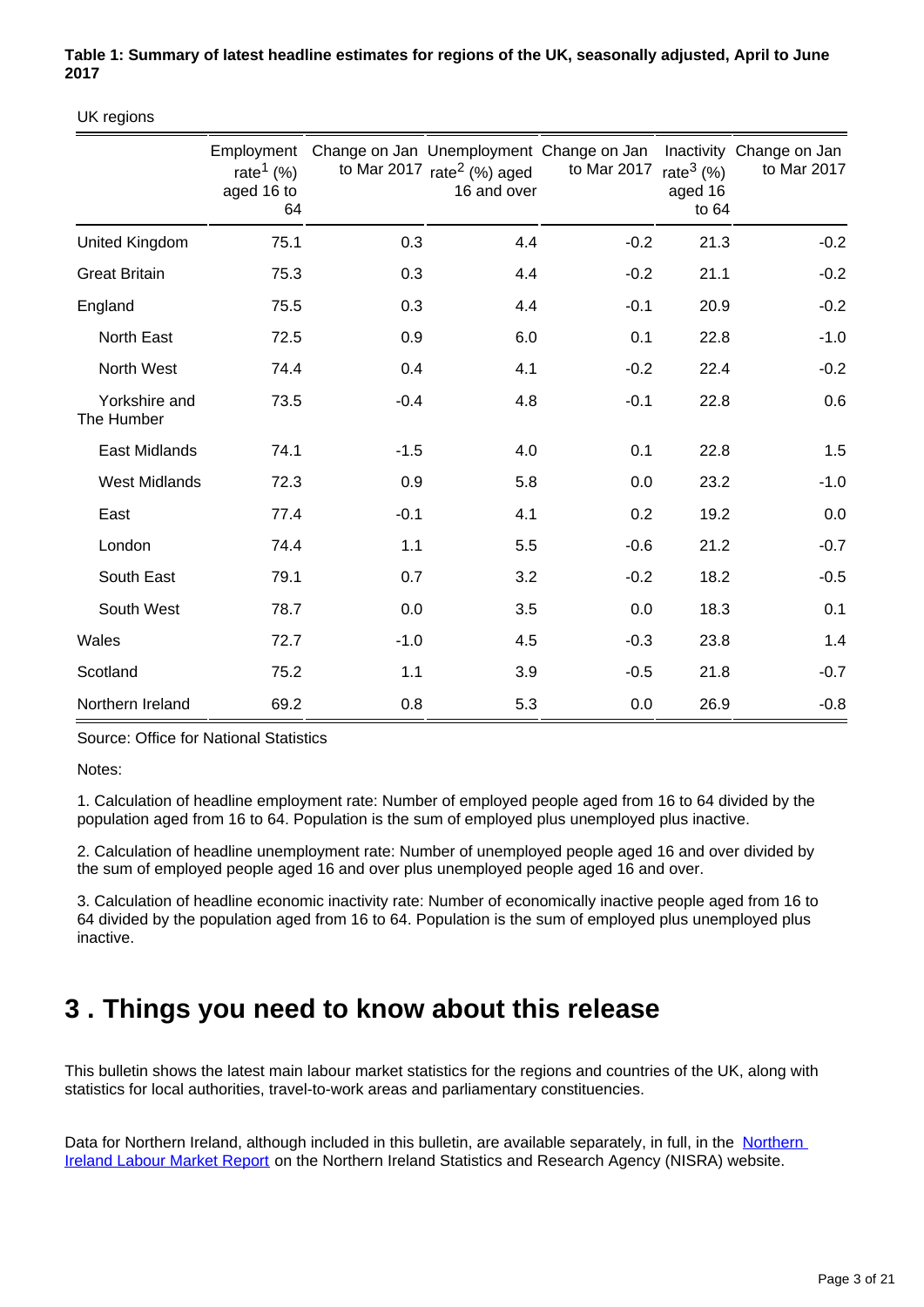#### **Updated this month**

Labour Force Survey estimates for the period April to June 2017

#### **Also in this release**

Workforce jobs estimates for March 2017 Public and private sector employment for March 2017 Annual Population Survey estimates for the period April 2016 to March 2017

### **Labour market statistics**

Labour market statistics measure many different aspects of work and jobs and provide an insight into the economy. They are also very much about people, including their participation in the labour force, the types of work they do, the earnings and benefits they receive and their working patterns.

We have developed a framework for labour market statistics to describe the concepts within the labour market and their relationship to each other. The framework is based on labour supply and demand.

Labour supply consists of people who are employed, as well as those people defined as unemployed or economically inactive, who are considered to be potential labour supply. Our framework distinguishes between these three categories of worker and also between the different working arrangements of those in employment such as employees, the self-employed and those on government schemes.

Labour demand is represented by employers, who have a need for work to be done, and who offer compensation for this work to the employees who undertake it. Employers group this work to form jobs.

This approach has wide international acceptance, including by the International Labour Organisation (ILO). Users of labour market statistics include central and local government, economists, financial analysts, journalists, businesses, trade unions, employer associations, students, teachers, industrial tribunals, academic researchers and lobby groups.

They use them for the analysis, evaluation, monitoring and planning of the labour market and economy. Labour market statistics are also used for social analysis and help inform a wide range of government policies towards population groups of particular concern (women, young people, older people and jobless households).

### **About labour market statuses**

Everybody aged 16 or over is either employed, unemployed or economically inactive. The employment estimates include all people in work including those working part-time. People not working are classed as unemployed if they have been looking for work within the last 4 weeks and are able to start work within the next 2 weeks. A common misconception is that the unemployment statistics are a count of people on benefits; this is not the case, as they include unemployed people not claiming benefits.

Jobless people who have not been looking for work within the last 4 weeks or who are unable to start work within the next 2 weeks are classed as economically inactive. Examples of economically inactive people include people not looking for work because they are students, looking after the family or home, because of illness or disability, or because they have retired.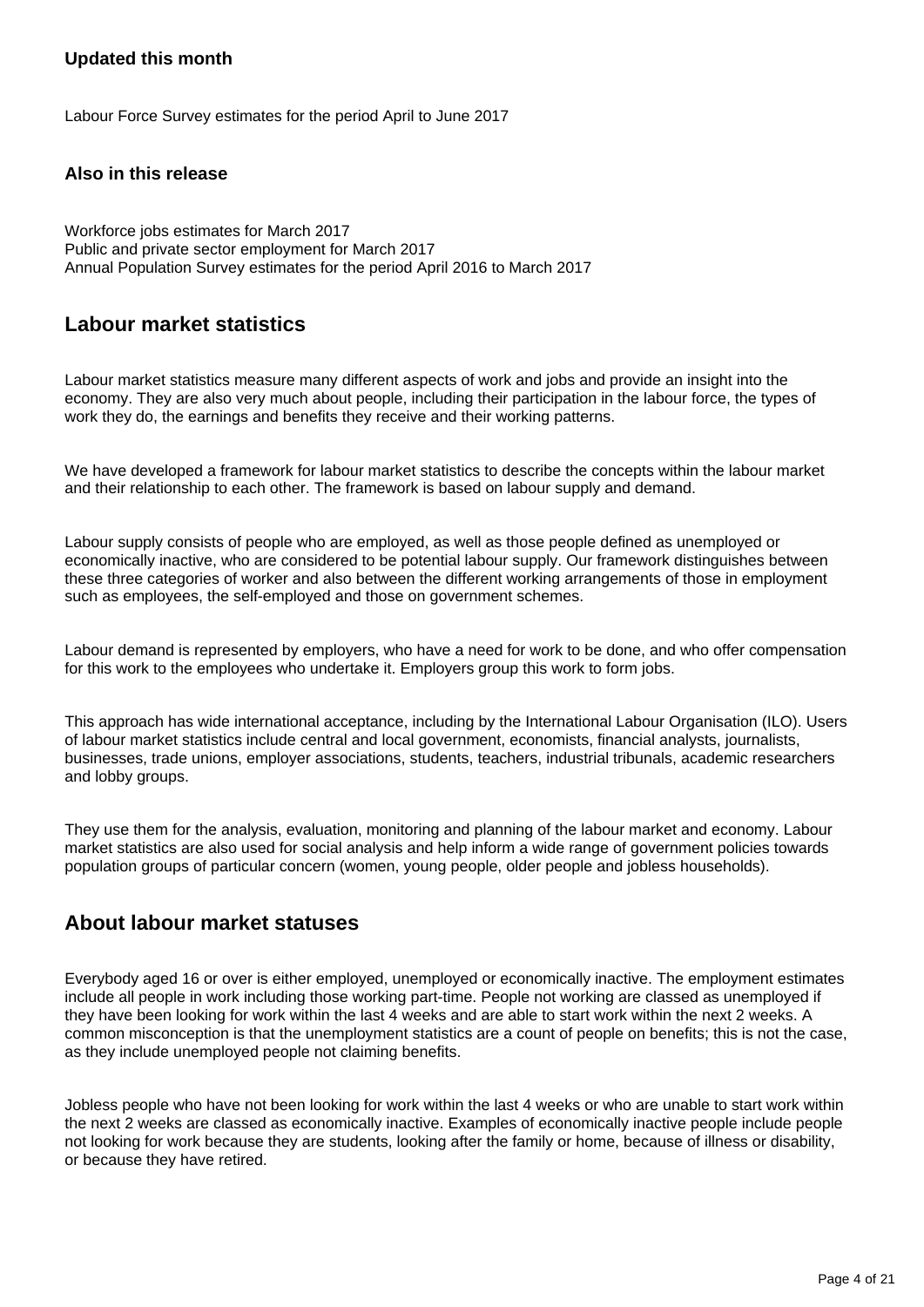### **What is the relationship between the Annual Population Survey (APS) and the Labour Force Survey (LFS)?**

The Labour Force Survey (LFS) is a household survey using international definitions of employment, unemployment and economic inactivity and compiles a wide range of related topics such as occupation, training, hours of work and personal characteristics of household members aged 16 years and over. Estimates are produced every month for a rolling 3-monthly period; for example, February to April data in a release will be followed by data for March to May in the next release.

The Annual Population Survey (APS), which began in 2004, is compiled from interviews for the LFS, along with additional regional samples. The APS comprises the main variables from the LFS, with a much larger sample size. Consequently, the APS supports more detailed breakdowns than can be reliably produced from the LFS. Estimates are produced every quarter for a rolling annual period; for example, January to December data will be followed by data for April to March when they are next updated.

This bulletin includes labour market estimates at a regional level from the LFS on total employment, unemployment and economic inactivity. More detailed regional estimates for employment by age, full-time and part-time working, economic activity and economic inactivity by age, and reasons for economic inactivity are provided using the APS. Any estimates for geographic areas below regional level are provided using the APS. In tables where APS estimates are provided for detailed geographic areas, regional and national estimates are also provided from APS for comparability.

### **Making comparisons with earlier data**

The most robust estimates of short-term movements in estimates derived from the Labour Force Survey (LFS) are obtained by comparing the estimates for April to June 2017 with the estimates for January to March 2017, which were first published on 17 May 2017. This provides a more robust estimate than comparing with the estimates for March to May 2017. This is because the April and May data are included within both estimates, so observed differences are only between March and June 2017. The LFS is representative of the UK population over a 3-month period, not for single month periods.

### **Seasonal adjustment**

All estimates discussed in this statistical bulletin are seasonally adjusted except where otherwise stated. Like many economic indicators, the labour market is affected by factors that tend to occur at around the same time every year; for example, school leavers entering the labour market in July and whether Easter falls in March or April. In order to compare movements other than annual changes in labour market statistics, the data are seasonally adjusted to remove the effects of seasonal factors and the arrangement of the calendar.

### **Where to find explanatory information**

A [Guide to labour market statistics](https://www.ons.gov.uk/employmentandlabourmarket/peopleinwork/employmentandemployeetypes/methodologies/aguidetolabourmarketstatistics#abstract), which includes a [Glossary,](https://www.ons.gov.uk/employmentandlabourmarket/peopleinwork/employmentandemployeetypes/methodologies/aguidetolabourmarketstatistics#glossary) is available.

## <span id="page-4-0"></span>**4 . Employment**

### **Things you need to know about employment**

Employment measures the number of people in work; it differs from the number of jobs because some people have more than one job.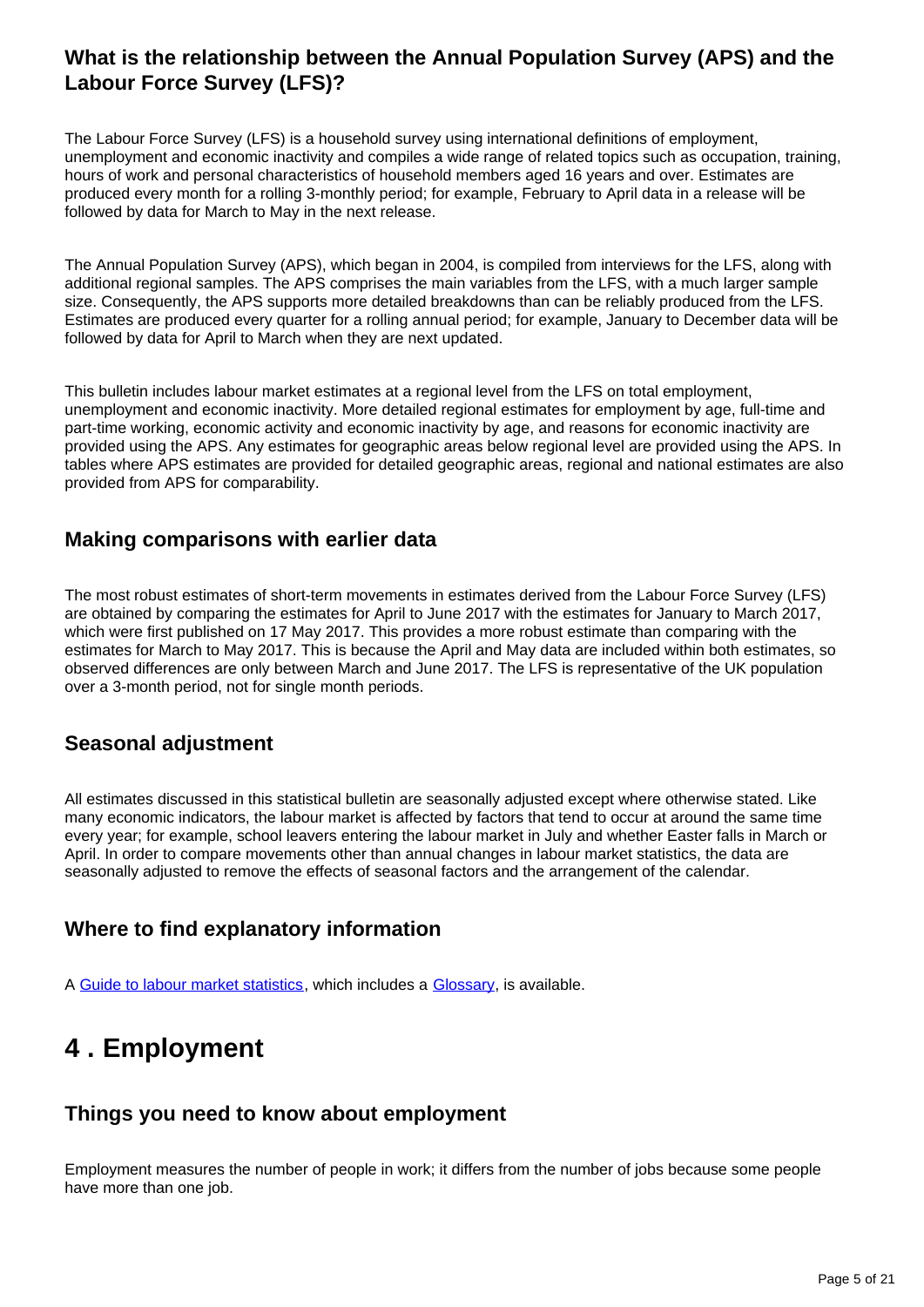Employment consists of employees, self-employed people, unpaid family workers and people on governmentsupported training and employment programmes. Unpaid family workers are people who work in a family business who do not receive a formal wage or salary but benefit from the profits of that business. The government-supported training and employment programmes series does not include all people on these programmes; it only includes people engaging in any form of work, work experience or work-related training who are not included in the employees or self-employed series. People on these programmes not engaging in any form of work, work experience or work-related training are not included in the employment estimates; they are classified as unemployed or economically inactive.

A [comparison between estimates of employment and jobs](http://www.ons.gov.uk/employmentandlabourmarket/peopleinwork/employmentandemployeetypes/articles/reconciliationofestimatesofjobs/latest) is available.

### **Regional employment**

The employment rate for people aged from 16 to 64 for the UK was 75.1% for the period April to June 2017. This is an increase of 0.3 percentage points compared with the previous period (January to March 2017).

The UK region with the highest employment rate was the South East at 79.1%, followed by the South West at 78.7% and the East of England at 77.4%. The highest rate for the same period last year was also in the South East, at 78.2%.

The region with the lowest employment rate was Northern Ireland at 69.2%, followed by the West Midlands at 72.3% and the North East at 72.5%. The lowest rate for the same period last year was also in Northern Ireland at 69.1%.

The largest increase in the employment rate estimates compared with the previous period (January to March 2017) was for London and Scotland, both at 1.1 percentage points, followed by the North East and West Midlands, both at 0.9 percentage points. The increase in the North East follows a period of fairly flat estimates for the past year.

The largest decrease in the employment rate estimates was for the East Midlands, at 1.5 percentage points, followed by Wales at 1.0 percentage point. Although the latest estimates are lower than other recent estimates, the overall pattern may still be for relatively flat estimates.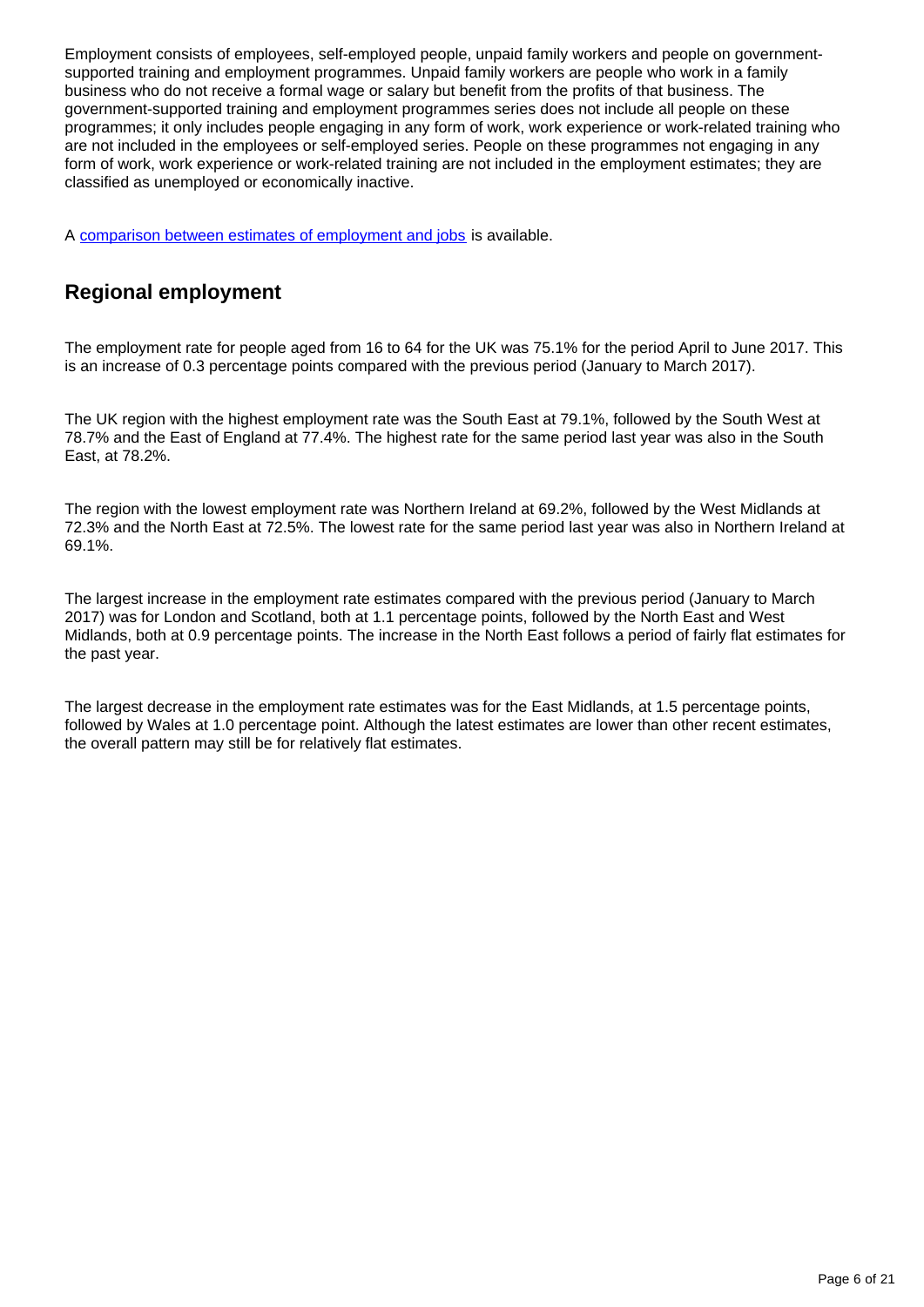#### **Figure 1: Employment rates by region and comparison year-on-year, seasonally adjusted, April to June 2016 and April to June 2017**

#### **UK regions**

## Figure 1: Employment rates by region and comparison year-onyear, seasonally adjusted, April to June 2016 and April to June  $2017$ <br>UK regions



Source: Labour Force Survey: Office for National Statistics

#### **Source: Labour Force Survey: Office for National Statistics**

Over the year, the region with the largest increase in the employment rate was the North West, with an increase of 1.9 percentage points, followed by the North East, with an increase of 1.4 percentage points.

The East Midlands and East of England were the only regions to see a decrease in the employment rate over the past year, decreasing 1.4 and 0.6 percentage points respectively.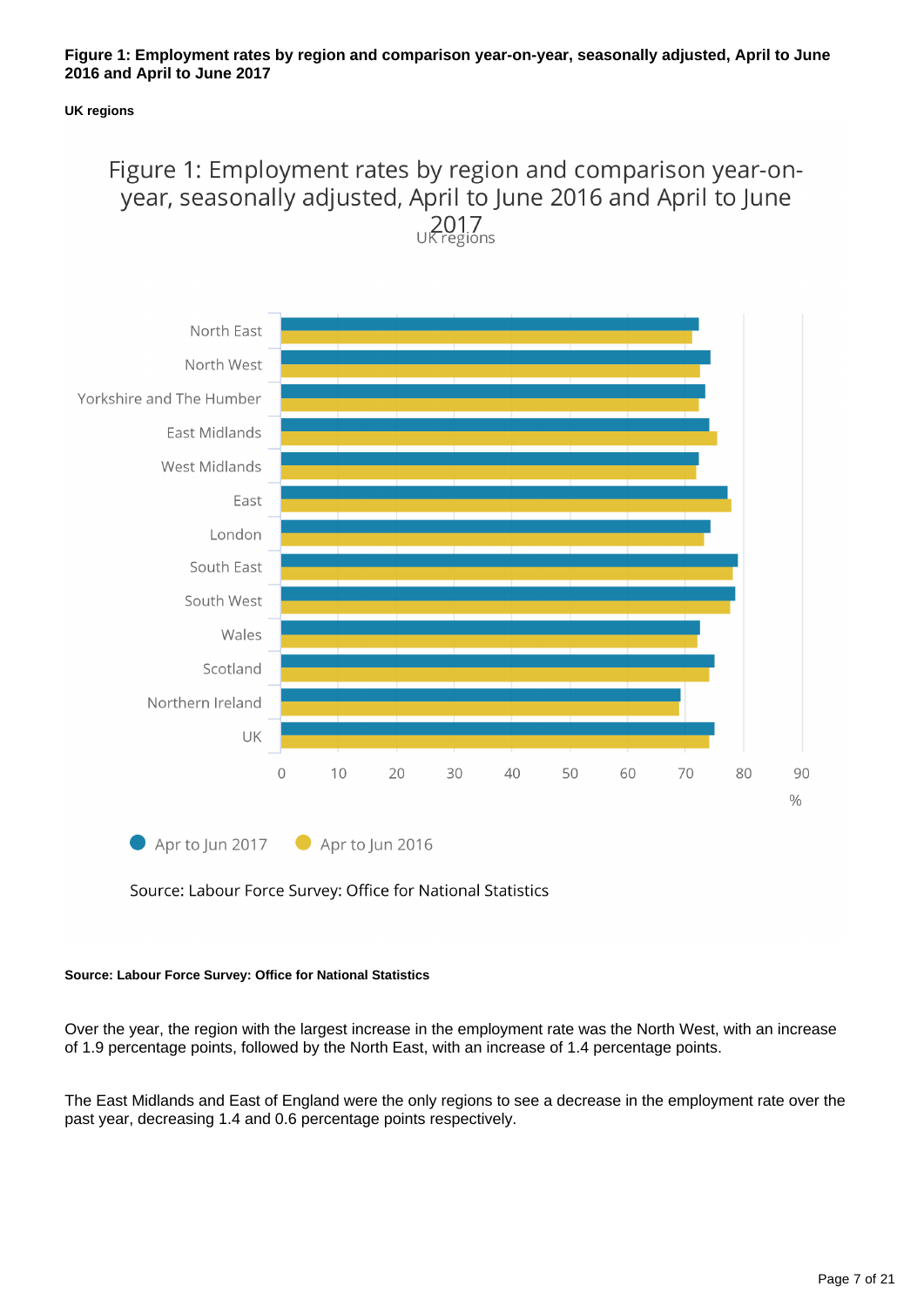### **Where to find data about employment**

Employment estimates are available for each region in [Dataset HI00 – Headline LFS indicators for all UK regions](http://www.ons.gov.uk/employmentandlabourmarket/peopleinwork/employmentandemployeetypes/datasets/headlinelabourforcesurveyindicatorsforallregionshi00) and [HI01 to HI12 – Headline indicators for individual UK regions \(Tabs 1 and 2\)](http://www.ons.gov.uk/employmentandlabourmarket/peopleinwork/employmentandemployeetypes/bulletins/regionallabourmarket/jan2017/relateddata/) , and [Datasets LI01 to LI05 Local](http://www.ons.gov.uk/employmentandlabourmarket/peopleinwork/employmentandemployeetypes/bulletins/regionallabourmarket/jan2017/relateddata/)  [indicators for sub-regional areas of Great Britain](http://www.ons.gov.uk/employmentandlabourmarket/peopleinwork/employmentandemployeetypes/bulletins/regionallabourmarket/jan2017/relateddata/), for this and further estimate breakdowns by age or geographies.

These tables contain data produced from the Labour Force Survey (LFS) and Annual Population Survey (APS). A note in the section "Understanding and working with labour market statistics" on the relationship between the LFS and APS entitled "What is the relationship between the APS and the LFS?" is included in this bulletin.

## <span id="page-7-0"></span>**5 . Workforce jobs (first published on 14 June 2017)**

### **Things you need to know about workforce jobs**

Workforce jobs measures the number of filled jobs in the economy. The estimates are mainly sourced from employer surveys such as the Short-Term Employment Surveys (STES) and the Quarterly Public Sector Employment Survey (QPSES). Workforce jobs is a different concept from employment, which is sourced from the Labour Force Survey (LFS), as employment is an estimate of people and some people have more than one job.

A [comparison between estimates of employment and jobs](http://www.ons.gov.uk/employmentandlabourmarket/peopleinwork/employmentandemployeetypes/articles/reconciliationofestimatesofjobs/latest) article is available.

The service sector consists of the following industries:

- wholesale and retail trade
- repair of motor vehicles and motor cycles, transport and storage
- accommodation and food service activities
- information and communication
- financial and insurance activities
- real estate activities
- professional, scientific and technical activities
- administrative and support service activities
- public administration and defence
- compulsory social security
- education
- human health and social work activities
- arts, entertainment and recreation
- other service activities
- people employed by households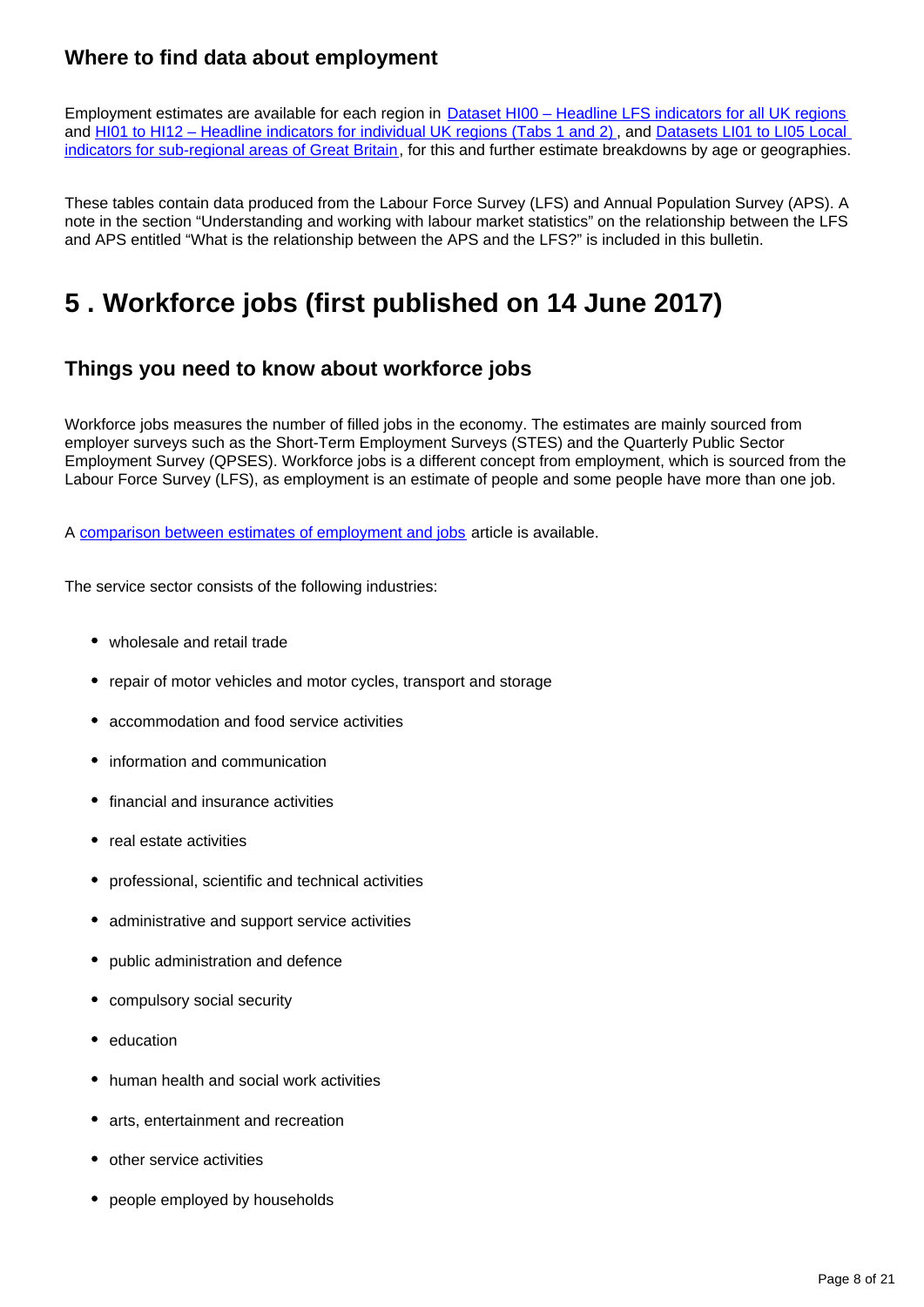The production sector consists of the following industries:

- mining and quarrying
- manufacturing
- electricity, gas, steam and air conditioning supply
- water supply, sewerage, waste and remediation activities

The "other" sector consists of agriculture, forestry, and fishing and construction industries.

The [Northern Ireland](https://www.gov.uk/government/organisations/northern-ireland-statistics-and-research-agency) self-employed component of the workforce jobs is published by the Northern Ireland [Statistics and Research Agency](https://www.gov.uk/government/organisations/northern-ireland-statistics-and-research-agency) (NISRA) as part of the [Economic and Labour Market Statistics.](https://www.nisra.gov.uk/statistics/labour-market-and-social-welfare/labour-force-survey#toc-1)

### **Regional workforce jobs**

Workforce jobs increased in 9 of the 12 regions of the UK between December 2016 and March 2017. The largest increase of 65,000 was in the West Midlands, followed by Scotland, which increased by 56,000.

The largest decrease was in the East of England, which decreased by 36,000, followed by the South West, which decreased by 5,000.

Compared with the same month last year (March 2016), the largest increase in workforce jobs was in the West Midlands, with an increase of 96,000. The only decreases were in Wales, at 11,000 and the North East, at 1,000.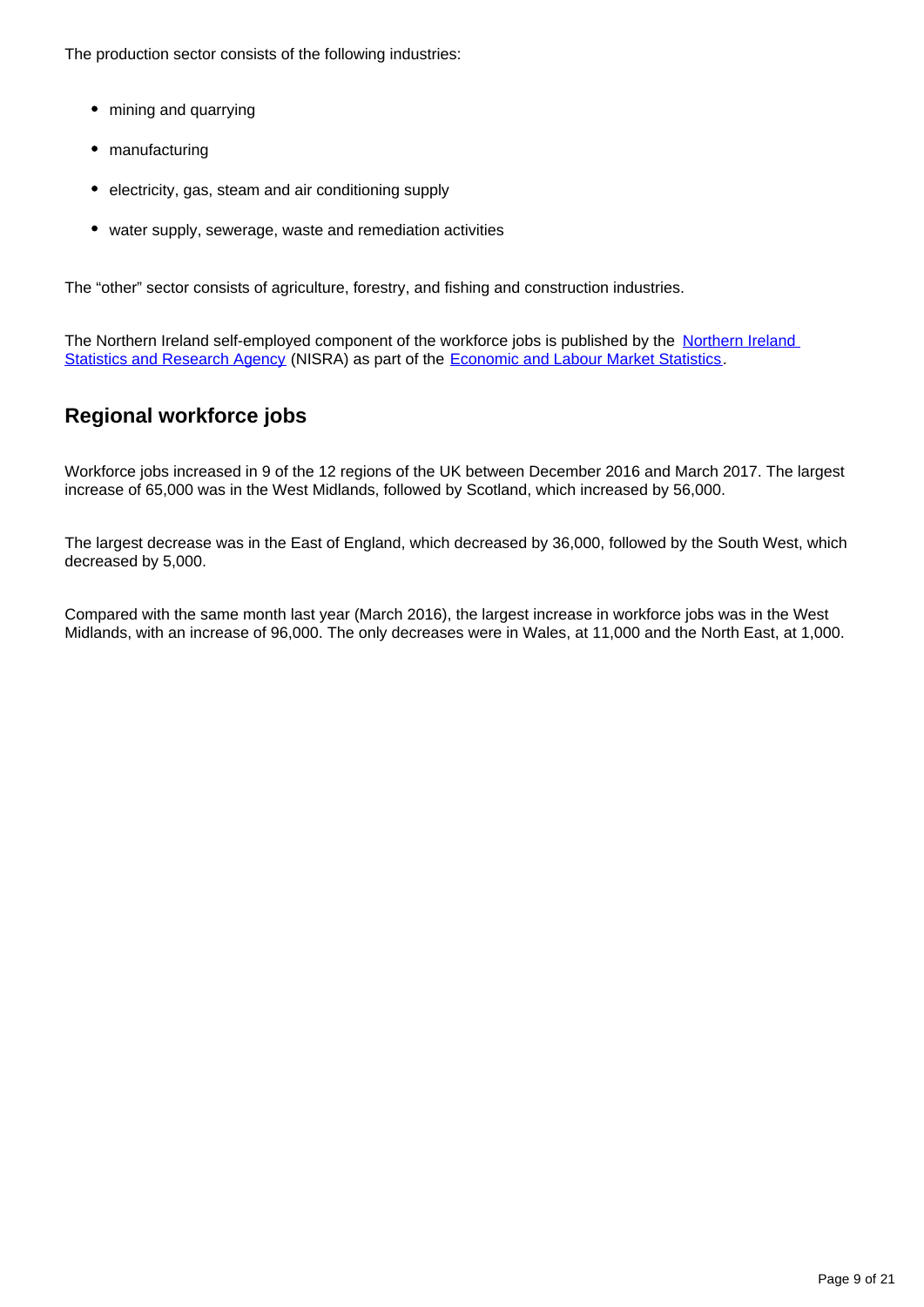#### **Figure 2: Change in workforce jobs, by region, seasonally adjusted, March 2016 and March 2017**

#### **UK regions**





Source: Office for National Statistics

#### **Source: Office for National Statistics**

The East Midlands had the highest proportion of jobs in the production sector, at 13.9%, while London had the lowest proportion, at 2.7%. This is due to London having primarily service-based industries within its region, such as financial and administrative sectors.

For the service sector, London had the highest proportion, at 91.9%, whilst Wales had the lowest proportion at 77.9%. The service sector currently accounts for 83.5% of the total workforce jobs in the UK.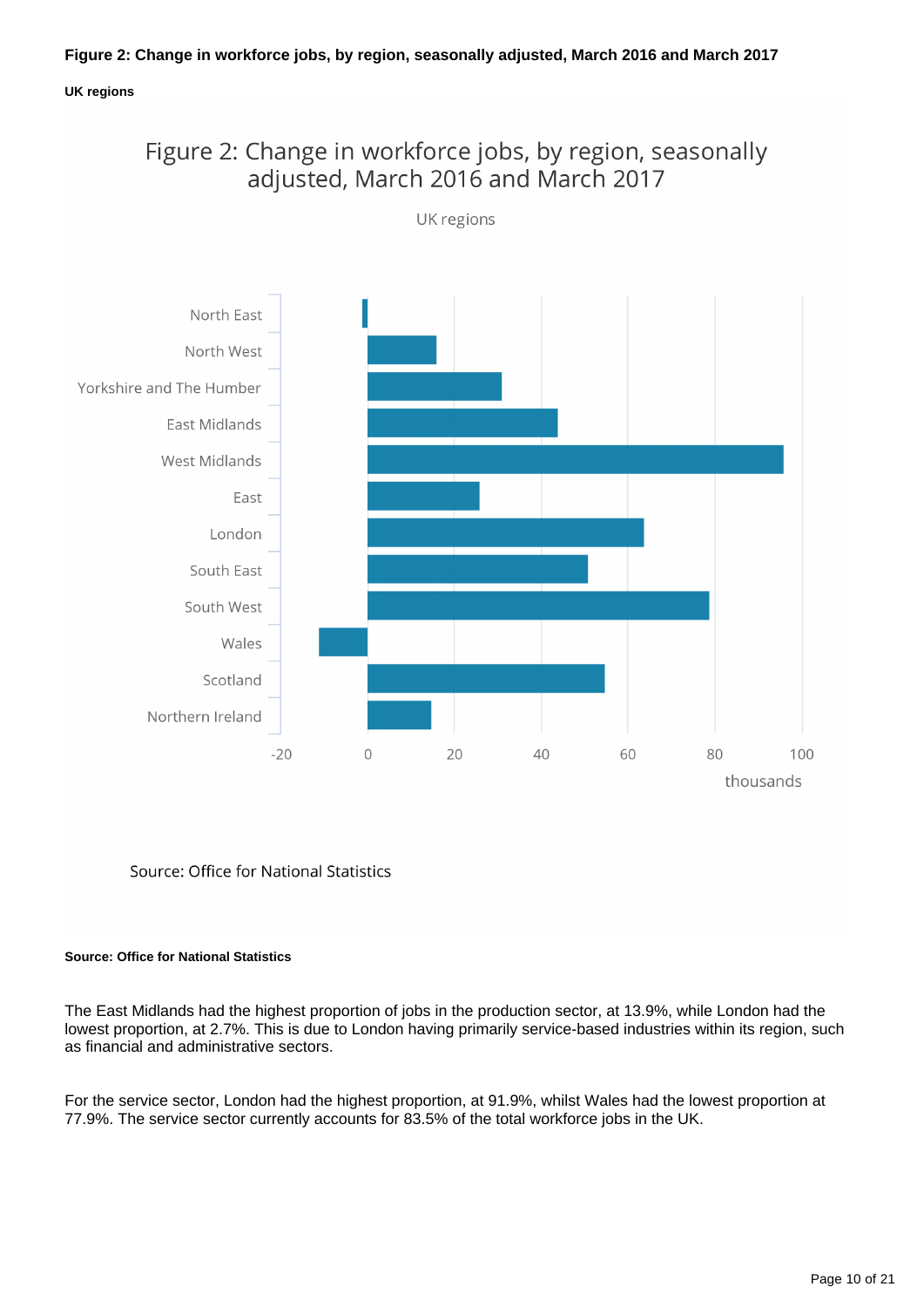#### **UK regions**

## Figure 3: Proportion of workforce jobs by broad industry group, by region, March 2017



UK regions

Source: Office for National Statistics

**Source: Office for National Statistics**

### **Where to find data about workforce jobs**

Workforce jobs estimates are available for each region in **Datasets HI01 to HI12 – Headline indicators for** [individual UK regions](http://www.ons.gov.uk/employmentandlabourmarket/peopleinwork/employmentandemployeetypes/bulletins/regionallabourmarket/jan2017/relateddata/) (Tabs 4 and 5).

While comparable estimates for workforce jobs by industry begin in 1978, there is information back to 1841, based on census data (not comparable with the latest estimates), available from [2011 Census Analysis](http://www.ons.gov.uk/ons/rel/census/2011-census-analysis/170-years-of-industry/index.html).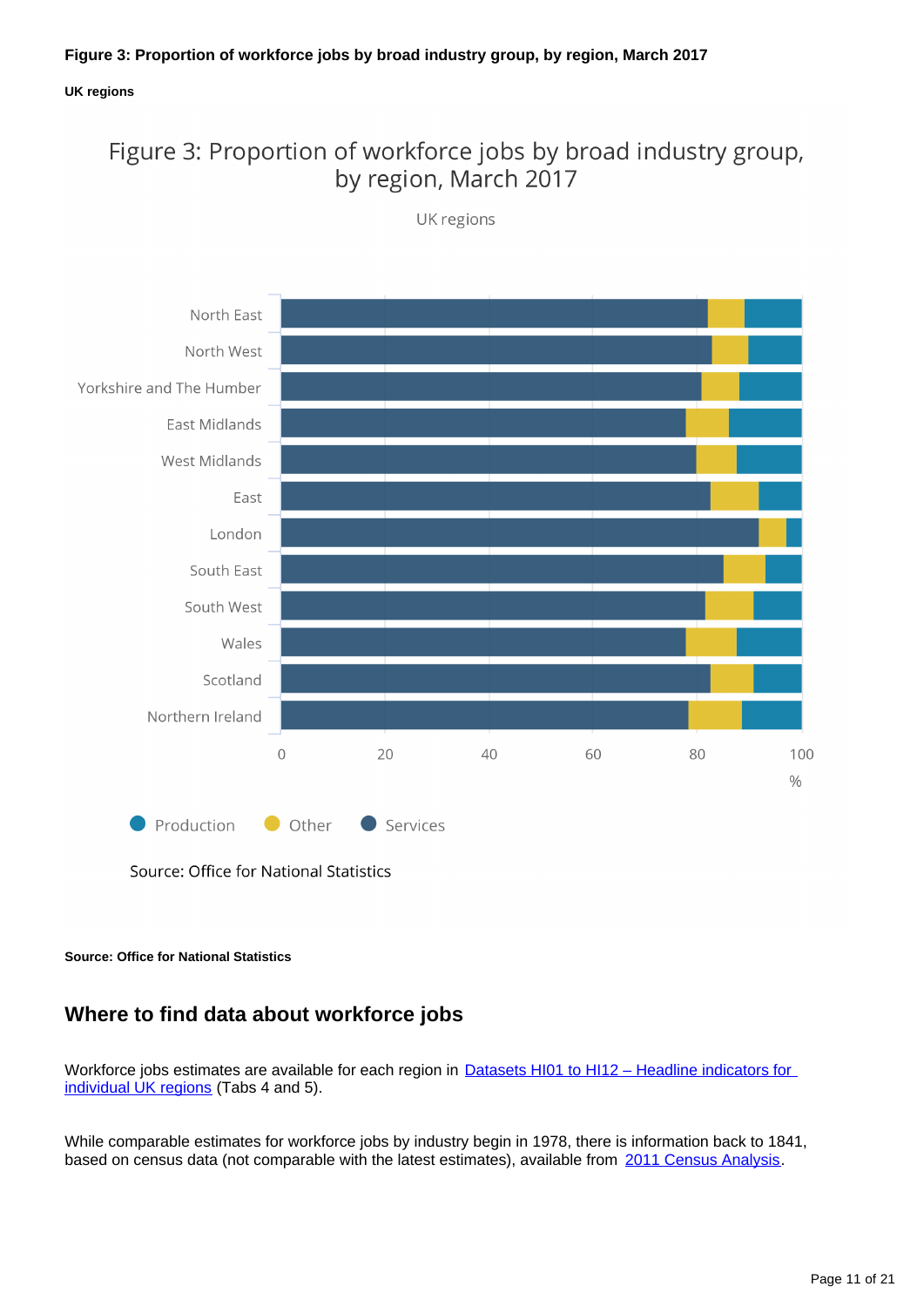## <span id="page-11-0"></span>**6 . Actual hours worked (First published on 12 July 2017)**

### **Things you need to know about actual hours worked**

Actual hours worked measures the number of hours worked in the economy. Changes in actual hours worked reflect changes in the number of people in employment and the average hours worked by those people.

### **Regional actual hours worked**

For the period April 2016 to March 2017, the UK region with the highest average actual weekly hours worked (for all workers) was London at 33.9 hours, followed by Northern Ireland at 33.4 hours. Yorkshire and The Humber and the North East both had the lowest number of hours worked at 31.4 hours.

The UK region with the largest increase in the average hours worked, compared with the same period last year (April 2015 to March 2016) was the South West, with an increase of 0.6 hours, a percentage increase of 2.1%. This was followed by London, with an increase of 0.5 hours (percentage increase of 1.4%). The largest decrease in the average hours worked was in the East Midlands, with a decrease of 0.3 hours (0.9%).

The region with the highest average actual weekly hours worked in full-time jobs was London, at 38.6 hours. This represents an increase of 0.7 hours and a percentage increase of 1.9%, compared with the same period last year. The lowest were Scotland and the North East, both at 36.7 hours. For part-time jobs, the region with the highest average hours worked was Northern Ireland at 17.0 hours and the lowest was the South East at 15.7 hours.

For men, the region with the highest average hours worked was Northern Ireland, at 38.9 hours and for women it was London, at 29.0 hours. The largest difference in average hours worked between men and women was in Northern Ireland, where men worked on average 11.9 more hours per week than women. The largest change compared with the same period last year (April 2015 to March 2016), was seen for men in London, where the average hours worked increased by 2.2% to 38.0 hours and for women in the South West, where the average hours worked decreased by 3.7% to 26.8 hours per week.

The region with the largest difference in total hours worked between men and women was London, where men worked a total of 34.0 million more hours than women. The regions with the smallest difference were Northern Ireland and the North East, where men worked only 7.0 million more hours than women.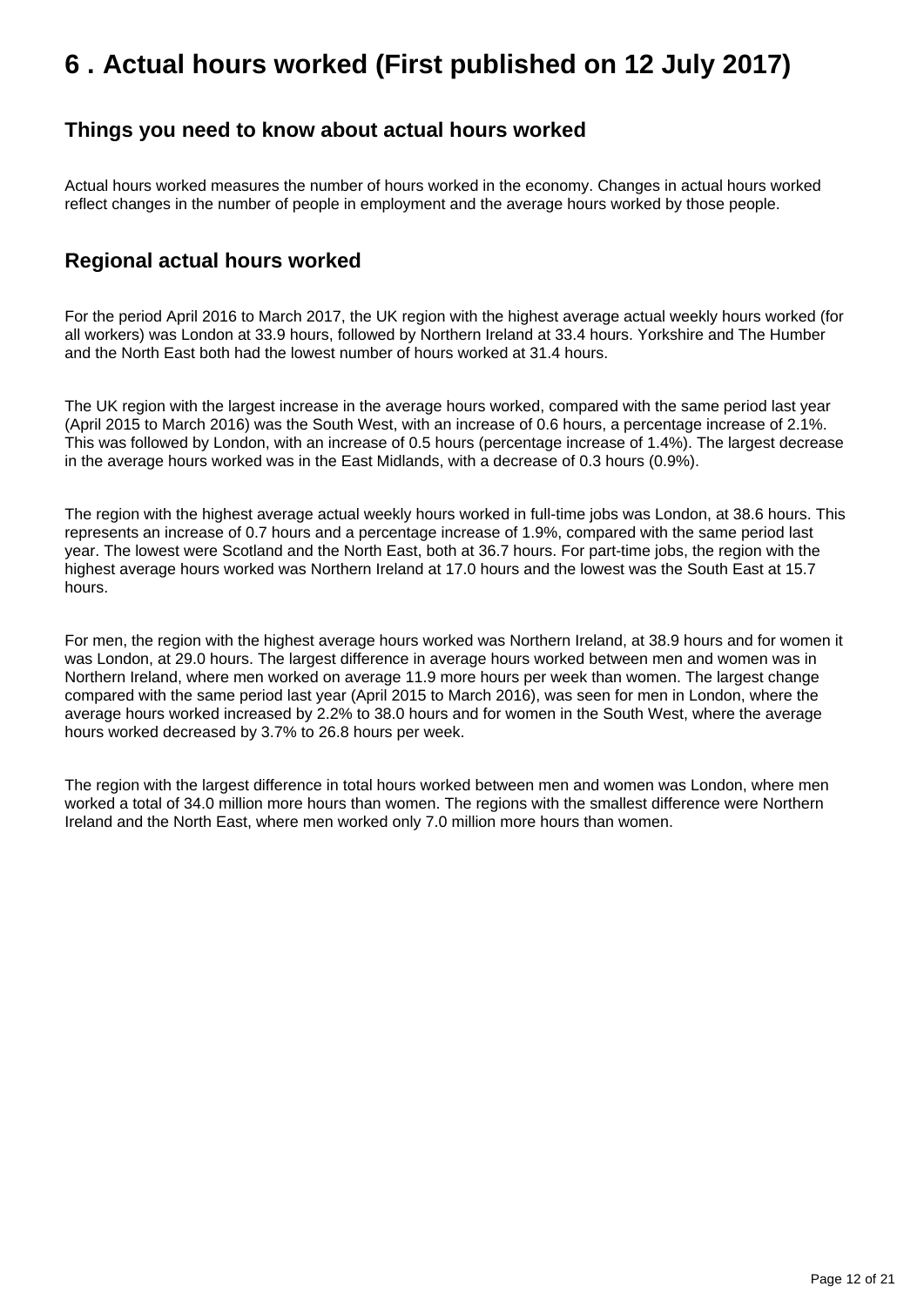#### **Figure 4: Average (mean) actual weekly hours of work, by region and by sex, April 2016 to March 2017**

#### **UK regions**

### Figure 4: Average (mean) actual weekly hours of work, by region and by sex, April 2016 to March 2017



UK regions

Source: Annual Population Survey: Office for National Statistics

**Source: Annual Population Survey: Office for National Statistics**

### **Where to find data about hours worked**

Hours worked estimates are available for each region in **Datasets HI01 to HI12 - Headline indicators for** [individual UK regions](http://www.ons.gov.uk/employmentandlabourmarket/peopleinwork/employmentandemployeetypes/bulletins/regionallabourmarket/jan2017/relateddata/) (Tab 6). These estimates are based on data from the Annual Population Survey (APS).

The national data is also available at the UK labour market statistical bulletin in Datasets Hour1-Actual weekly [hours worked \(seasonally adjusted\)](http://www.ons.gov.uk/employmentandlabourmarket/peopleinwork/earningsandworkinghours/datasets/actualweeklyhoursworkedseasonallyadjustedhour01sa) and [Hour2–Usual weekly hours worked \(seasonally adjusted\)](http://www.ons.gov.uk/employmentandlabourmarket/peopleinwork/earningsandworkinghours/datasets/usualweeklyhoursworkedseasonallyadjustedhour02sa). These estimates are based on data from the Labour Force Survey (LFS).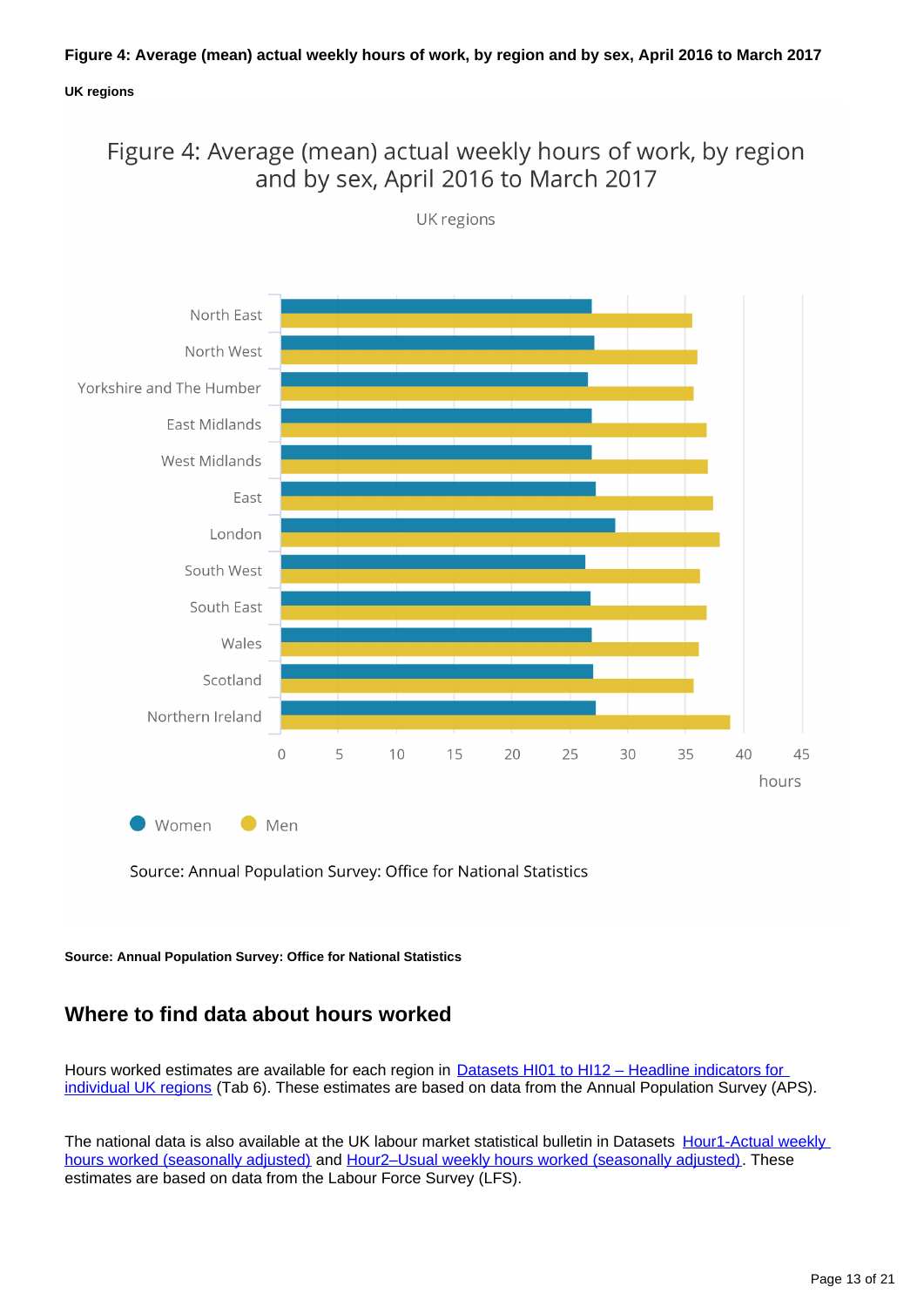## <span id="page-13-0"></span>**7 . Unemployment**

### **Things you need to know about unemployment**

Unemployment measures people without a job who have been actively seeking work within the last 4 weeks and are available to start work within the next 2 weeks.

### **Regional unemployment**

Regional estimates for the unemployment rate are quite volatile, which needs to be allowed for when considering the pattern of change over time.

The unemployment rate for people aged 16 and over for the UK was 4.4%, for the period April to June 2017. This has decreased by 0.2 percentage points compared with the previous period (January to March 2017).

Allowing for some individual volatility, the overall pattern for the last few years has been for gently falling unemployment rates. The highest unemployment rate in the UK for April to June 2017 was for the North East at 6.0%. The next highest rates were seen in the West Midlands, at 5.8% and London, at 5.5%. The region with the lowest rate was the South East, at 3.2%, followed by the South West, at 3.5%.

The region with the largest decrease in the unemployment rate on the previous period (January to March 2017), was London at 0.6 percentage points, followed by Scotland at 0.5 percentage points.

The largest increase in the unemployment rate on the previous period (January to March 2017), was seen in the East of England, at 0.2 percentage points.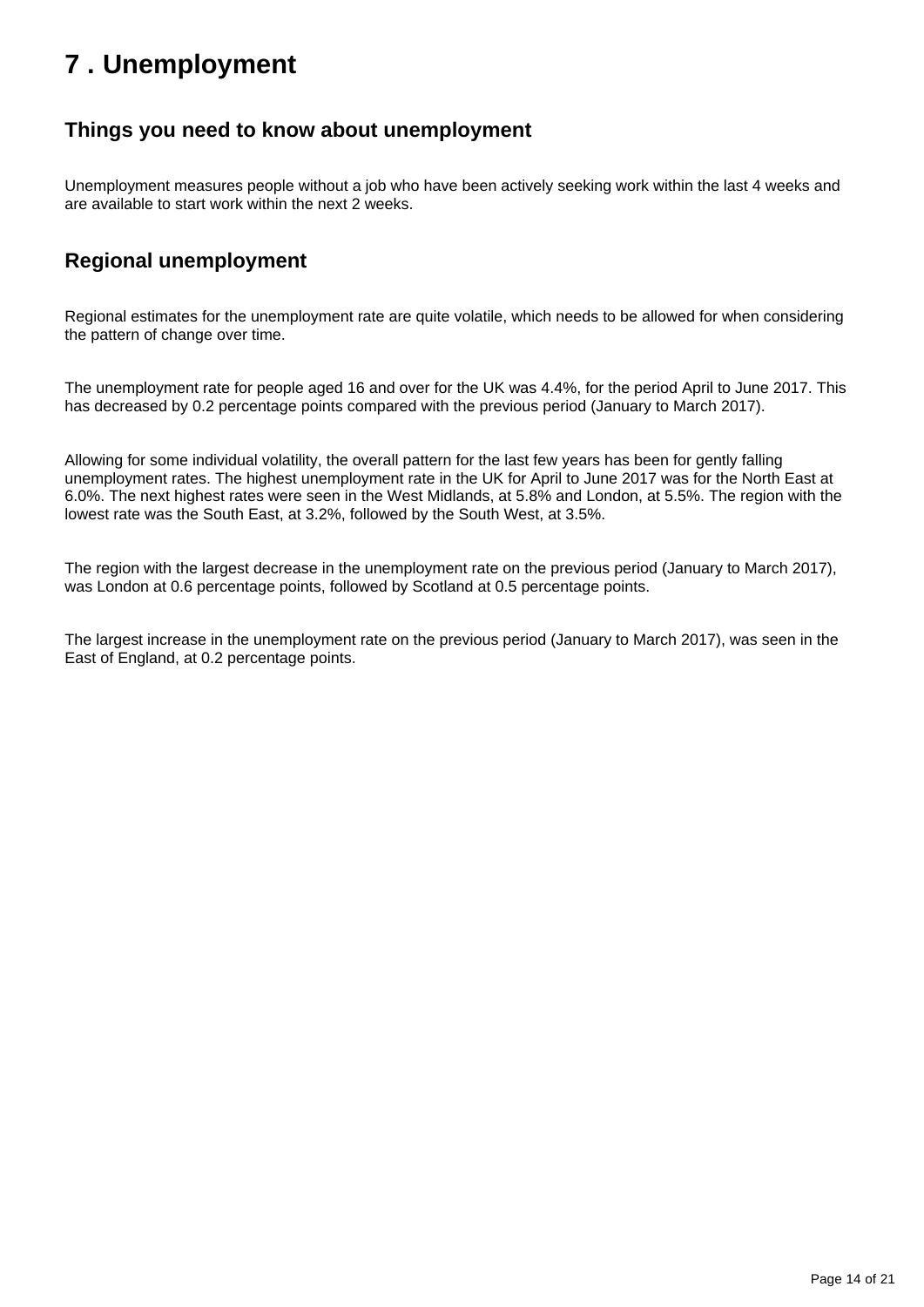#### **UK regions**

### Figure 5: Unemployment rates by region, seasonally adjusted, April to June 2017



UK regions

Source: Labour Force Survey: Office for National Statistics

#### **Source: Labour Force Survey: Office for National Statistics**

The majority of regions are showing decreases in the unemployment rate compared with a year ago, with the exception of the East of England, which increased by 0.7 percentage points, followed by Wales at 0.1 percentage points. The largest decrease was in the North East at 1.6 percentage points, followed by Scotland at 1.2 percentage points.

### **Where to find data about unemployment**

Unemployment estimates are available for each region in **Dataset HI00** - Headline LFS indicators for all UK [regions](http://www.ons.gov.uk/employmentandlabourmarket/peopleinwork/employmentandemployeetypes/datasets/headlinelabourforcesurveyindicatorsforallregionshi00) and [HI01 to HI12 – Headline indicators for individual UK regions](http://www.ons.gov.uk/employmentandlabourmarket/peopleinwork/employmentandemployeetypes/bulletins/regionallabourmarket/jan2017/relateddata/) (Tab 2(2)), and Datasets LI01 to LI05 – [Local indicators for sub-regional areas of Great Britain](http://www.ons.gov.uk/employmentandlabourmarket/peopleinwork/employmentandemployeetypes/bulletins/regionallabourmarket/jan2017/relateddata/), for further estimate breakdowns by age or geographies.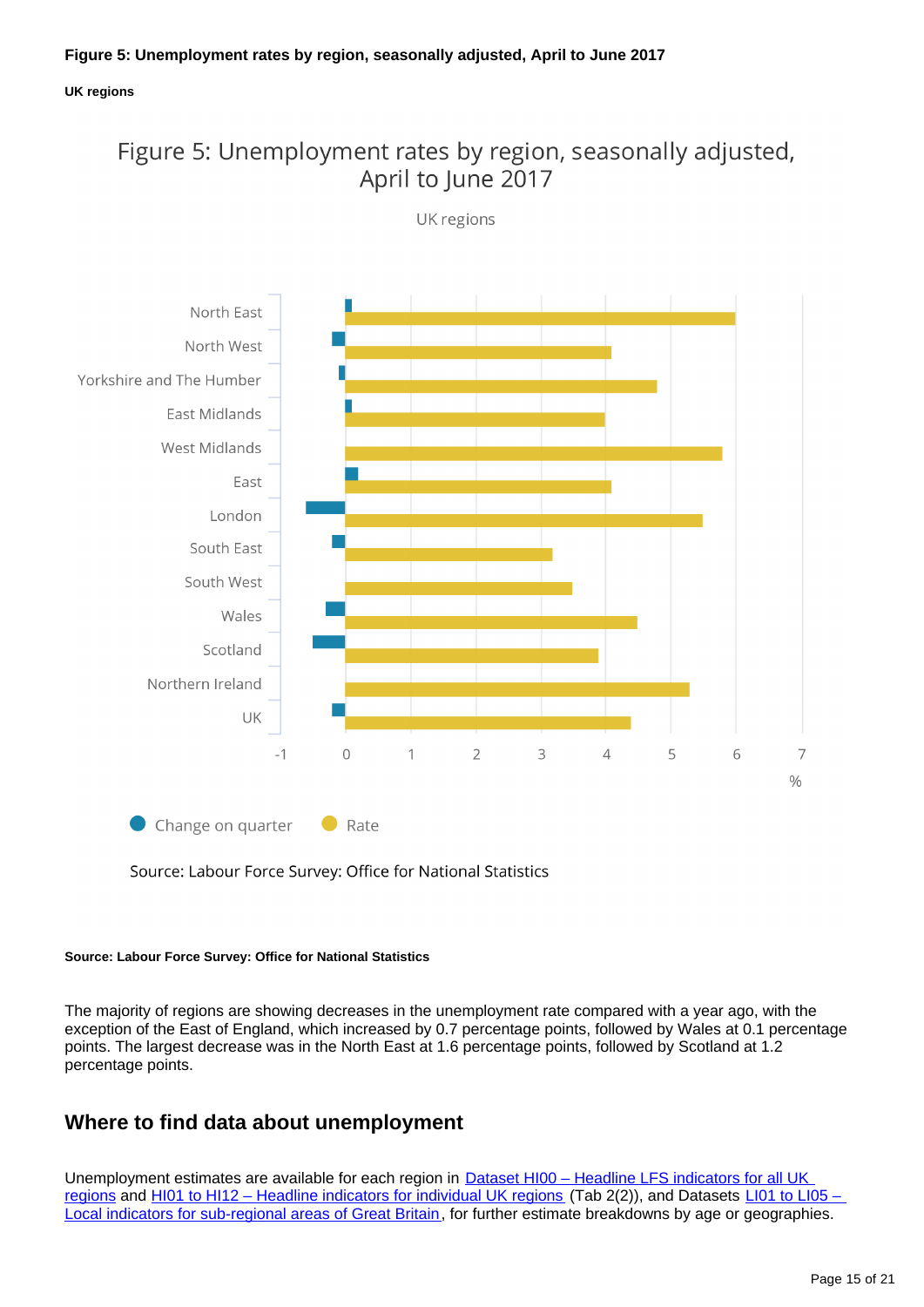These tables contain data produced from the Labour Force Survey (LFS) and Annual Population Survey (APS). A note in the section "Understanding and working with Labour Market Statistics" on the relationship between the LFS and APS entitled "What is the relationship between the APS and the LFS?" is included in this bulletin.

## <span id="page-15-0"></span>**8 . Economic inactivity**

### **Things you need to know about economic inactivity**

Economically inactive people are not in employment but do not meet the internationally accepted definition of unemployment. This is because they have not been seeking work within the last 4 weeks and/or they are unable to start work within the next 2 weeks.

### **Regional economic inactivity**

The economic inactivity rate for people aged from 16 to 64 for the UK was 21.3%, for the period April to June 2017, down 0.2 percentage points on the previous period (January to March 2017). The UK region with the highest rate was Northern Ireland at 26.9%, followed by Wales at 23.8% and the West Midlands at 23.2%. The region with the lowest rate was the South East at 18.2%, followed by the South West at 18.3% and the East of England at 19.2%.

The region with the largest increase in the economic inactivity rate on the previous period (January to March 2017) was the East Midlands, with an increase of 1.5 percentage points, followed by Wales with an increase of 1.4 percentage points. The North East and the West Midlands both had the largest decrease in the rate, down 1.0 percentage point, followed by Northern Ireland, with a decrease of 0.8 percentage points.

Over the year, the regions with the largest increase in the economic inactivity rate were the East Midlands, with an increase of 1.8 percentage points, followed by Northern Ireland, with an increase of 0.5 percentage points. The largest decrease in the rate was in the North West, at 1.2 percentage points, followed by the South West, Wales and London all at 0.7 percentage points.

Northern Ireland also had the highest economic inactivity rate at 26.4%, in the same period in 2016. The current rate is now 5.6 percentage points higher than the UK rate.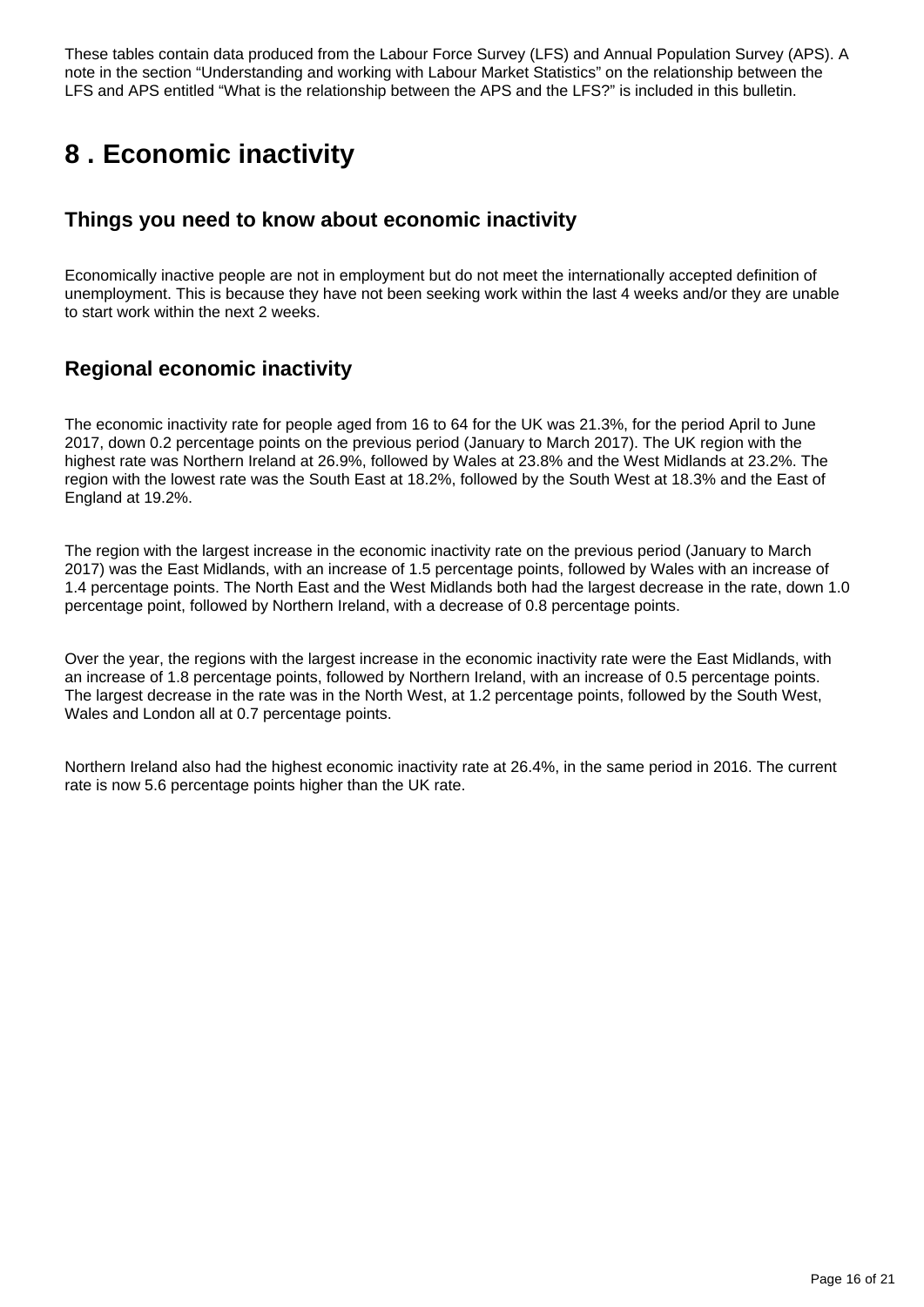#### **Figure 6: Economic inactivity rate by region and comparison year-on-year, seasonally adjusted, April to June 2016 and April to June 2017**

#### **UK regions**

## Figure 6: Economic inactivity rate by region and comparison year-on-year, seasonally adjusted, April to June 2016 and April to June 2017



Source: Labour Force Survey: Office for National Statistics

**Source: Labour Force Survey: Office for National Statistics**

### **Where to find data about economic inactivity**

Economic inactivity estimates are available for each region at **Dataset HI00 – Headline LFS indicators for all UK** [regions](http://www.ons.gov.uk/employmentandlabourmarket/peopleinwork/employmentandemployeetypes/datasets/headlinelabourforcesurveyindicatorsforallregionshi00) and HI01 to HI12 - Headline indicators for individual UK regions (Tabs 10 and 11), and Datasets LI01 to [LI05 – Local indicators for sub-regional areas of Great Britain](http://www.ons.gov.uk/employmentandlabourmarket/peopleinwork/employmentandemployeetypes/bulletins/regionallabourmarket/jan2017/relateddata/) , for further estimate breakdowns by age, reason or geographies.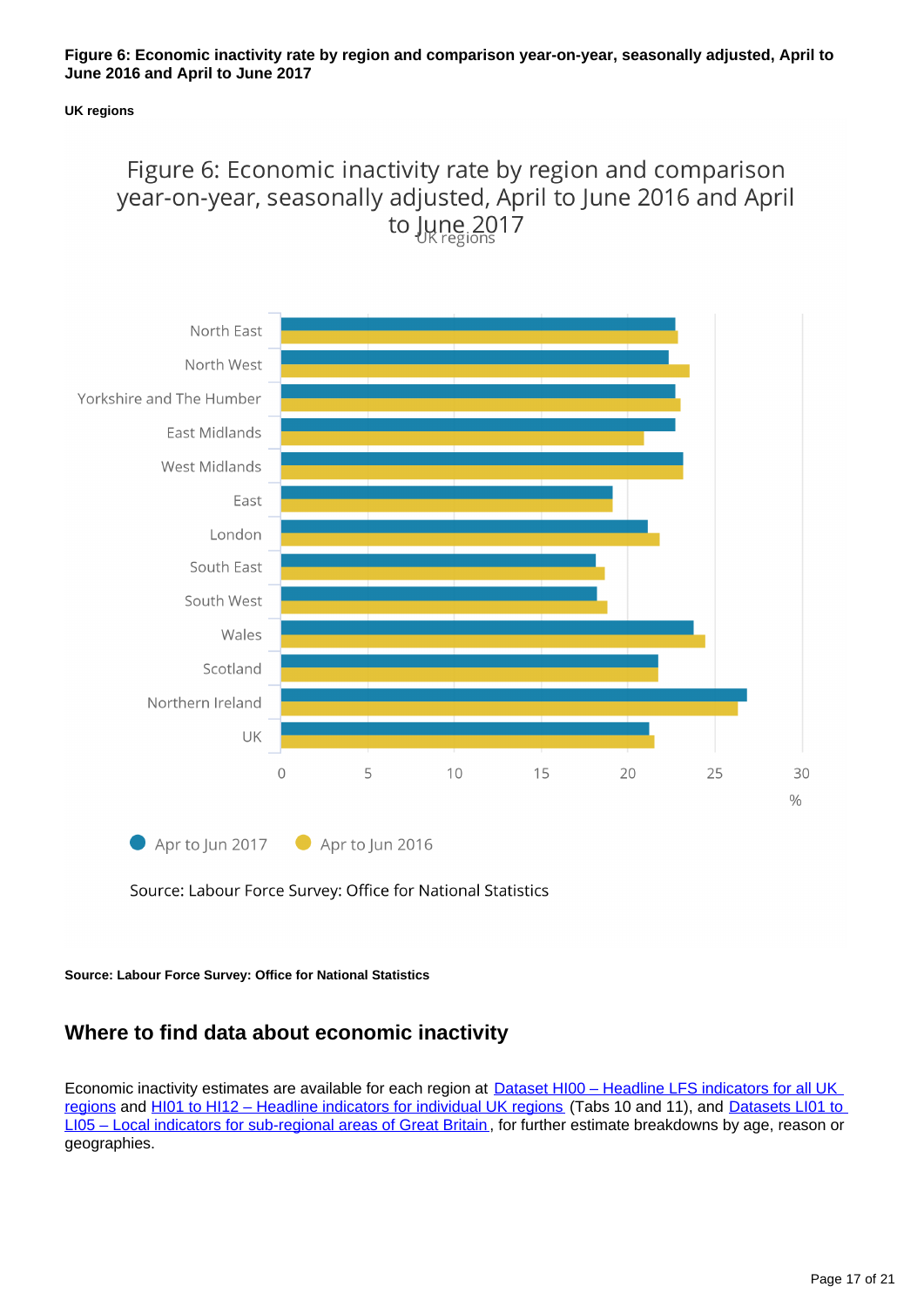These tables contain data produced from the Labour Force Survey (LFS) and Annual Population Survey (APS). A note in the section "Understanding and working with labour market statistics" on the relationship between the LFS and APS entitled "What is the relationship between the APS and the LFS?" is included in this bulletin.

## <span id="page-17-0"></span>**9 . Local labour market indicators (First published on 12 July 2017)**

### **Things you need to know about labour market indicators**

Local labour market indicators cover employment, unemployment, economic inactivity and jobs density, for subregional geographic areas such as local and unitary authorities, counties and regions in the UK for the most recent 12-month period available of the Annual Population Survey (APS). The jobs density of an area is the number of jobs per head, of resident population, aged 16 to 64.

### **Indicators from the Annual Population Survey**

For the period April 2016 to March 2017, the local authorities with the highest employment rates in Great Britain were Stroud at 88.5%, Eden at 87.8% and Blaby at 87.3%. Weymouth and Portland is the local authority with the lowest rate at 57.8%, followed by Nottingham at 60.9% and Sandwell at 61.5%.

For the period April 2016 to March 2017, the local authorities with the highest unemployment rates in Great Britain were Hartlepool at 10.1%, followed by Tower Hamlets at 9.1% and both Middlesbrough and South Tyneside at 8.9%. The local authorities with the lowest rates were Uttlesford at 2.1%, followed by South Lakeland, South Cambridgeshire and Eden, all at 2.2%. These were followed by a further 44 local authorities all under 3.0%.

### **Jobs densities (first published 18 January 2017)**

The jobs density of an area is the number of jobs per head, of resident population, aged 16 to 64. In 2015, the highest jobs density in Great Britain was the City of London at 84.29 and the lowest was Lewisham at 0.40. Westminster (4.30) and Camden (2.23), both in London, were the next highest jobs densities. The highest jobs density outside London was the Isles of Scilly at 2.01. After Lewisham, the lowest jobs densities were East Renfrewshire at 0.43, followed by East Dunbartonshire at 0.45 and Waltham Forest at 0.46.

### **Where to find data about local labour market indicators**

Annual Population Survey (APS) estimates are available at [Datasets LI01 to LI05 – Local indicators for sub](http://www.ons.gov.uk/employmentandlabourmarket/peopleinwork/employmentandemployeetypes/bulletins/regionallabourmarket/jan2017/relateddata/)[regional areas of Great Britain](http://www.ons.gov.uk/employmentandlabourmarket/peopleinwork/employmentandemployeetypes/bulletins/regionallabourmarket/jan2017/relateddata/) and Claimant Count estimates are available at Datasets [CC01 – Claimant Count](http://www.ons.gov.uk/employmentandlabourmarket/peoplenotinwork/unemployment/datasets/claimantcountbyunitaryandlocalauthorityexperimental)  [by unitary and local authority](http://www.ons.gov.uk/employmentandlabourmarket/peoplenotinwork/unemployment/datasets/claimantcountbyunitaryandlocalauthorityexperimental) and [CC02 – Claimant Count by parliamentary constituency](http://www.ons.gov.uk/employmentandlabourmarket/peoplenotinwork/unemployment/datasets/claimantcountbyparliamentaryconstituencyexperimental) , [CC02.1 – Claimant](https://www.ons.gov.uk/employmentandlabourmarket/peopleinwork/employmentandemployeetypes/datasets/cc021regionallabourmarketclaimantcountforscottishparliamentaryconstituenciesexperimental)  [Count for constituencies of the Scottish Parliament](https://www.ons.gov.uk/employmentandlabourmarket/peopleinwork/employmentandemployeetypes/datasets/cc021regionallabourmarketclaimantcountforscottishparliamentaryconstituenciesexperimental), and [CC03 – Claimant Count for Local Enterprise Partnerships](https://www.ons.gov.uk/employmentandlabourmarket/peopleinwork/employmentandemployeetypes/datasets/cc03regionallabourmarketclaimantcountforlocalenterprisepartnershipsexperimental) in this statistical bulletin.

These tables contain data produced from the APS. A note in the section "Understanding and working with labour market statistics" entitled "What is the relationship between the APS and the LFS?" is included in this bulletin.

## <span id="page-17-1"></span>**10 . Upcoming changes and further publication dates**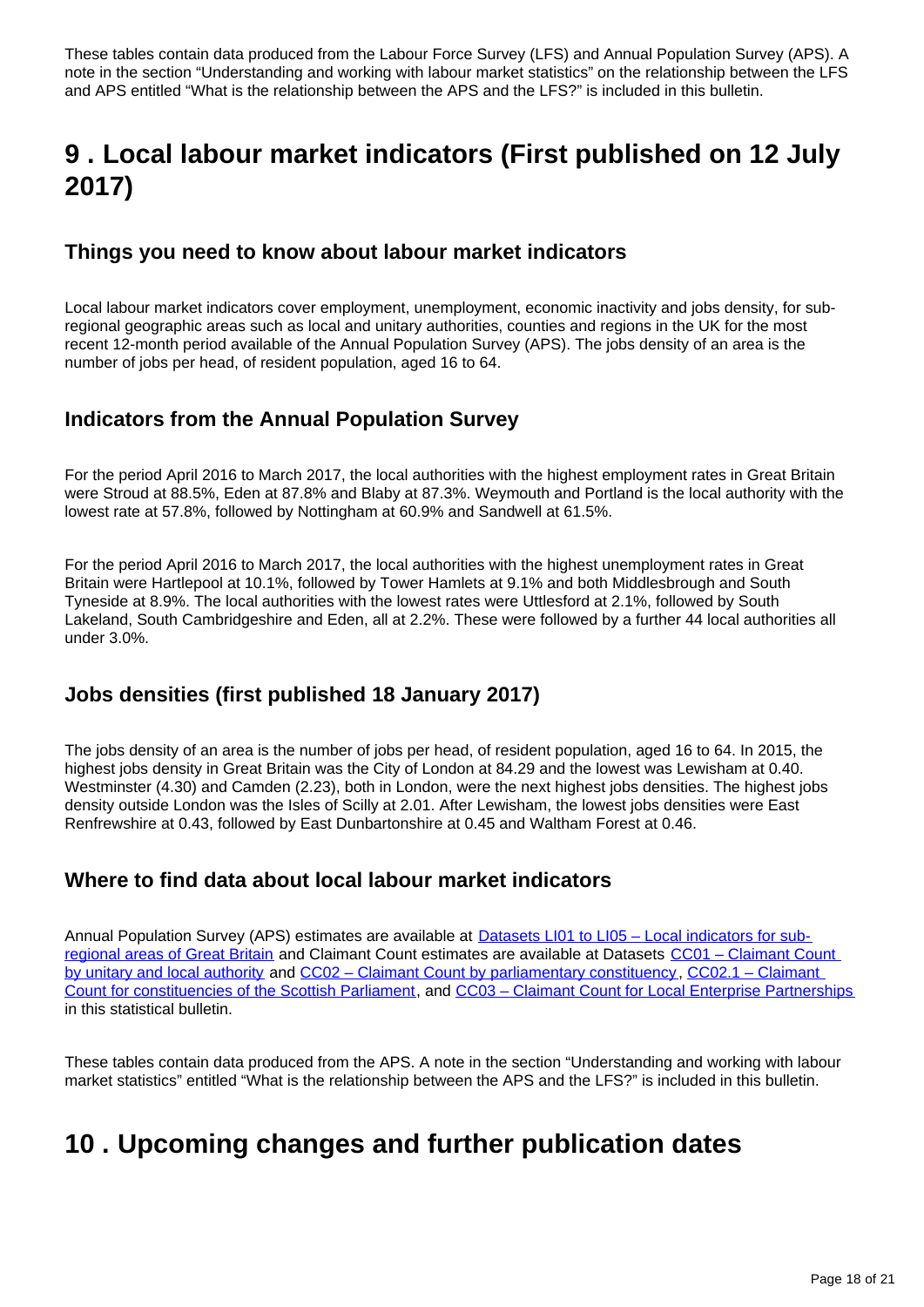### **Future Publication dates**

13 September 2017 18 October 2017 15 November 2017 13 December 2017 24 January 2018 21 February 2018

## <span id="page-18-0"></span>**11 . Links to related statistics**

Further information on labour market statistics is available in the following publications:

- [UK Labour Market statistics](http://www.ons.gov.uk/employmentandlabourmarket/peopleinwork/employmentandemployeetypes/bulletins/uklabourmarket/previousReleases)
- [Public sector employment](http://www.ons.gov.uk/employmentandlabourmarket/peopleinwork/publicsectorpersonnel/bulletins/publicsectoremployment/previousReleases)
- [Young people not in education, employment or training \(NEET\)](http://www.ons.gov.uk/employmentandlabourmarket/peoplenotinwork/unemployment/bulletins/youngpeoplenotineducationemploymentortrainingneet/previousReleases)
- [Labour productivity](http://www.ons.gov.uk/employmentandlabourmarket/peopleinwork/labourproductivity/bulletins/labourproductivity/previousReleases)
- [Annual Survey of Hours and Earnings \(ASHE\)](http://www.ons.gov.uk/employmentandlabourmarket/peopleinwork/earningsandworkinghours/bulletins/annualsurveyofhoursandearnings/previousReleases)
- **[Business Register and Employment Survey \(BRES\)](http://www.ons.gov.uk/employmentandlabourmarket/peopleinwork/employmentandemployeetypes/bulletins/businessregisterandemploymentsurveybresprovisionalresults/previousReleases)**
- [regional and local area statistics are also available at NOMIS®](http://www.nomisweb.co.uk/)

We have also produced:

- [ad hoc data and analysis related to employment and employee types](https://www.ons.gov.uk/employmentandlabourmarket/peopleinwork/employmentandemployeetypes/publications)
- [methodological articles related to employment and employee types](https://www.ons.gov.uk/employmentandlabourmarket/peopleinwork/employmentandemployeetypes/topicspecificmethodology)

### **Historic articles published in Economic and Labour Market Review and Labour Market Trends**

Articles about labour market statistics were published in Labour Market Trends (up until 2006) and in Economic and Labour Market Review (from 2007 to 2011). Editions of [Labour Market Trends](http://www.ons.gov.uk/ons/rel/lms/labour-market-trends--discontinued-/index.html) are available from July 2001 until January 2006, when the publication was discontinued. Editions of [Economic and Labour Market Review](http://www.ons.gov.uk/ons/rel/elmr/economic-and-labour-market-review/index.html) are available from the first edition, published in February 2007, up until the last edition, published in May 2011.

## <span id="page-18-1"></span>**12 . Quality and methodology**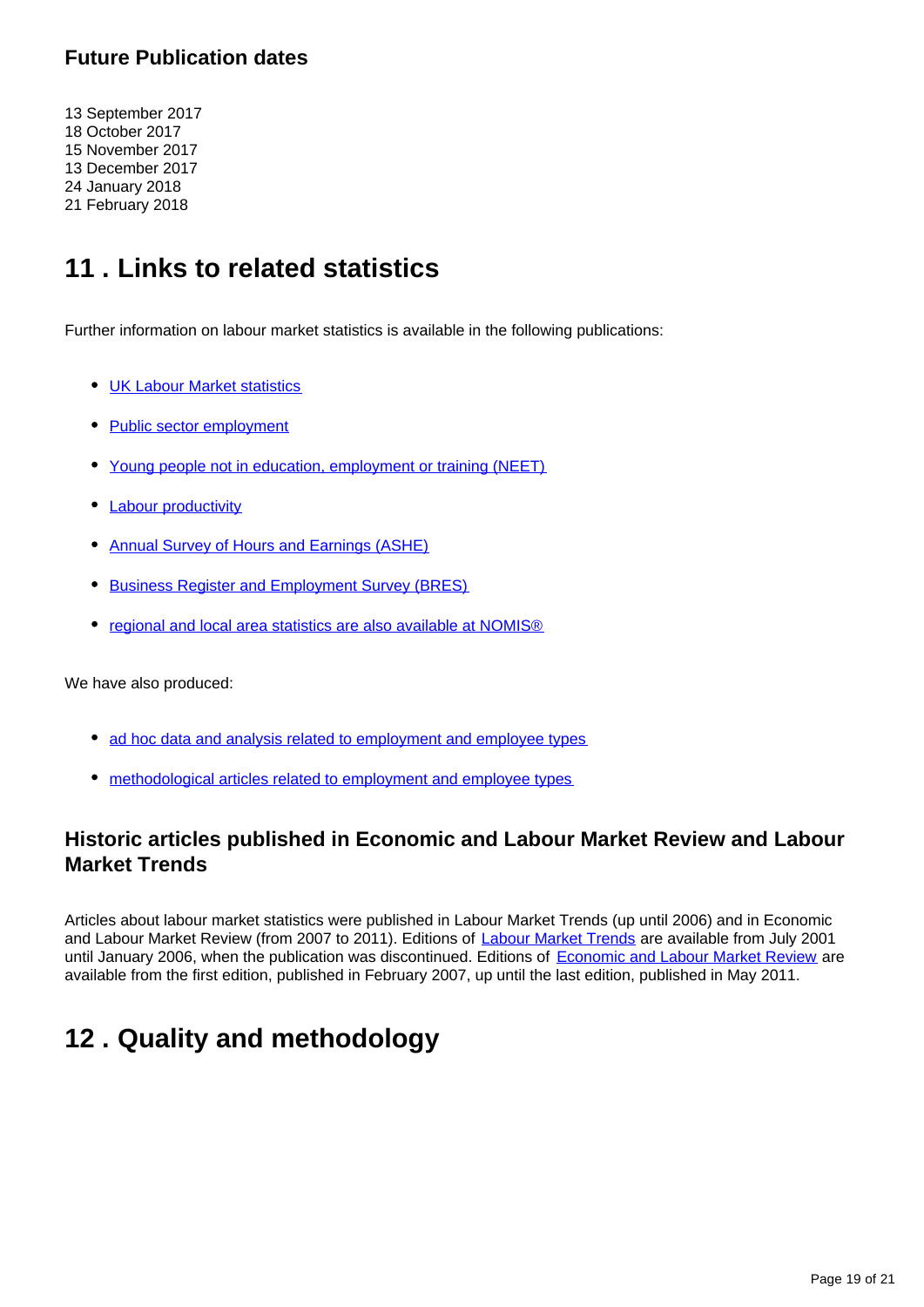### **Accuracy and reliability of survey estimates**

Most of the figures in this statistical bulletin come from surveys of households or businesses. Surveys gather information from a sample rather than from the whole population. The sample is designed carefully to allow for this, and to be as accurate as possible given practical limitations such as time and cost constraints, but results from sample surveys are always estimates, not precise figures. This means that they are subject to a margin of error, which can have an impact on how changes in the numbers should be interpreted, especially in the shortterm.

Changes in the numbers reported in this statistical bulletin (and especially the rates) between 3-month periods are usually not greater than the margin of error. In practice, this means that small, short-term movements in reported rates (for example, within plus or minus 0.3 percentage points) should be treated as indicative, and considered alongside medium and long-term patterns in the series and corresponding movements in administrative sources, where available, to give a fuller picture.

### **Quality information**

One indication of the reliability of the main indicators in this bulletin can be obtained by monitoring the size of revisions. These summary measures are available in Dataset S02 Regional labour market: Sampling variability [and revisions summary](http://www.ons.gov.uk/employmentandlabourmarket/peopleinwork/employmentandemployeetypes/datasets/samplingvariabilityandrevisionssummaryforregionallabourmarketstatisticss02) spreadsheet and show the size of revisions over the last 5 years.

The revised data may be subject to sampling or other sources of error. Our standard presentation is to show 5 years' worth of revisions (that is, 60 observations for a monthly series, 20 for a quarterly series). Further information on the quality of and methods for workforce jobs estimates can be found in the [quality and](http://www.ons.gov.uk/employmentandlabourmarket/peopleinwork/employmentandemployeetypes/qmis/workforcejobsqmi)  [methodology information report.](http://www.ons.gov.uk/employmentandlabourmarket/peopleinwork/employmentandemployeetypes/qmis/workforcejobsqmi)

### **Other quality information**

The Quality and Methodology Information reports for labour market statistics contain important information on:

- the strengths and limitations of the data and how it compares with related data
- users and uses of the data
- how the output was created
- the quality of the output including the accuracy of the data

Quality and Methodology Information reports for various labour market topics are available:

[Labour market Quality and Methodology Information](https://www.ons.gov.uk/employmentandlabourmarket/peopleinwork/employmentandemployeetypes/qmis/labourmarketqmi) [Labour Force Survey Quality and Methodology Information](https://www.ons.gov.uk/employmentandlabourmarket/peopleinwork/employmentandemployeetypes/qmis/labourforcesurveylfsqmi) [Vacancy Survey Quality and Methodology Information](https://www.ons.gov.uk/employmentandlabourmarket/peopleinwork/employmentandemployeetypes/qmis/vacancysurveyqmi) [Workforce Jobs Quality and Methodology Information](https://www.ons.gov.uk/employmentandlabourmarket/peopleinwork/employmentandemployeetypes/qmis/workforcejobsqmi) [Average weekly earnings \(AWE\) Quality and Methodology Information](https://www.ons.gov.uk/employmentandlabourmarket/peopleinwork/earningsandworkinghours/qmis/averageweeklyearningsaweqmi)

Further information about the Labour Force Survey (LFS) is available from:

- the Labour Force Survey user quide
- [Labour Force Survey performance and quality monitoring reports](https://www.ons.gov.uk/employmentandlabourmarket/peopleinwork/employmentandemployeetypes/methodologies/labourforcesurveyqualitymeasures)